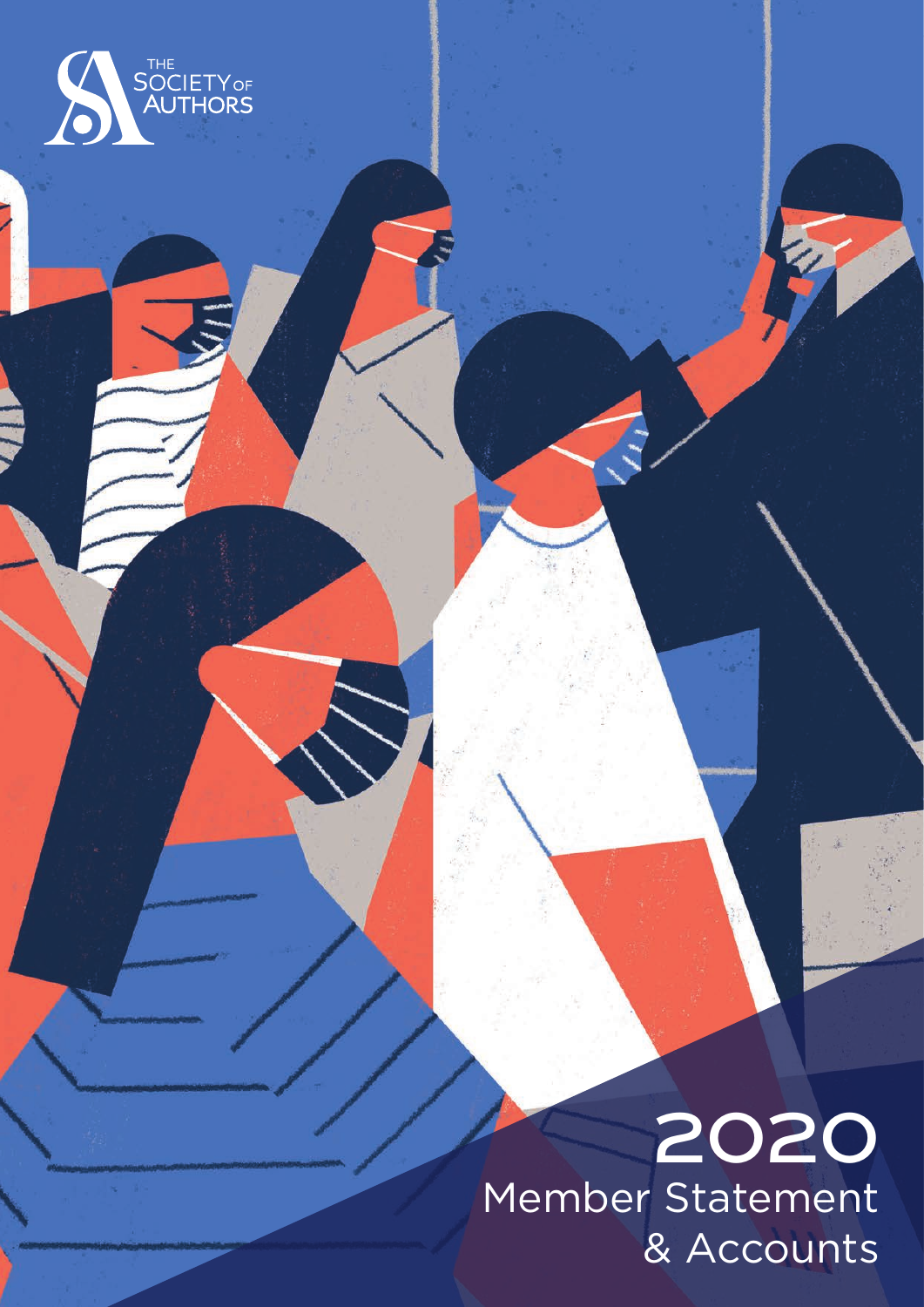We cannot reflect on 2020 without considering the effects of the Covid-19 pandemic.

The impact of the health crisis on our members' lives and livelihoods was devastating, with almost two thirds (65%) reporting a loss of income although only three in ten were eligible for statutory support. Our response was an overnight transformation of the way we work and support our members.

We launched a sustained financial response in March 2020, announcing the Authors' Emergency Fund to extend the reach of hardship grants already offered by the Authors' Contingency Fund. This was made possible with financial backing from the Royal Literary Fund, ALCS, English PEN with the T. S. Eliot Foundation, Arts Council England, Creative Scotland, the Literary Consultancy, Amazon UK, as well as generous donations from many individuals.

Throughout the year we raised £1.3 million in emergency funding, and distributed 891 hardship grants to authors over the course of the year, offsetting some of the financial fallout of cancelled book tours, performances, freelance work, contracts, reduced book sales and working opportunities. Thank you to everyone who contributed.

Our response extended beyond immediate financial aid, as we continuously lobbied the Government, highlighting the impact of the pandemic on creative careers to the House of Commons Select Committees for Digital, Culture, Media and Sport (DCMS) and Business, Energy and Industrial Strategy (BEIS). We ran three *Authors in the Health Crisis* surveys to track the ongoing impact of the pandemic on author incomes and to map the gaps in statutory support.

In June, we collaborated with eight other organisations representing over 330,000 members, to table joint evidence on the need for an 'all encompassing approach' to the pandemic's impact on the creative industries. And in September we published a *Six-Point Plan for Authors* to outline the legislative action needed to support and protect our members and other creative practitioners during the crisis.

With face to face contact no longer possible, we ran scores of online events, including in-conversations, socials, workshops and industry discussions, reaching an international audience of more than 8,000 attendees. This included the 2020 Society of Authors' Awards in June, with Management Committee Chair Joanne Harris leading an online ceremony in place of our planned real-world event at Southwark Cathedral.

But for all the uncertainty that the global pandemic brought, it was still a year of business as usual.

We answered more than 6,000 queries from members. awarded £370,000 in grants for work in progress and £123,000 in prizes. We continued to promote the literary estates we manage. We produced four editions of *The Author*, in full colour for the first time in its 120 year history. And even at the height of physical restrictions across the UK, we continued to build and support our network of local groups, keeping authors in touch and our communities active.

## **And we continued to grow, welcoming 498 authors to our union, and ended the year stronger than ever, with 11,438 members.**

# **Thank you...**

...to all the individuals and organisations who helped us make a difference in 2020.

- Members of the SoA Management Committee, Council and charity trustees
- Group and network committee members and local group organisers
- Founding members of the Authors with Disabilities and Chronic Illnesses Network (ADCI) and the Comics Creators Network
- Our many contributors, presenters, prize judges and grant assessors
- Our partner organisations ALCS, RLF, RSL, English PEN, the Booksellers Association, the Publishers Association, Arts Council England, Creative Scotland, the Literary Consultancy, and many others
- The journalists and media outlets who helped us tell our story
- All the individuals and organisations who donated so generously to the Authors' Contingency Fund
- Our 11,438 members for continuing to support us and challenge us to be better
- And to the SoA staff team who transformed what we do and how we do it throughout the year.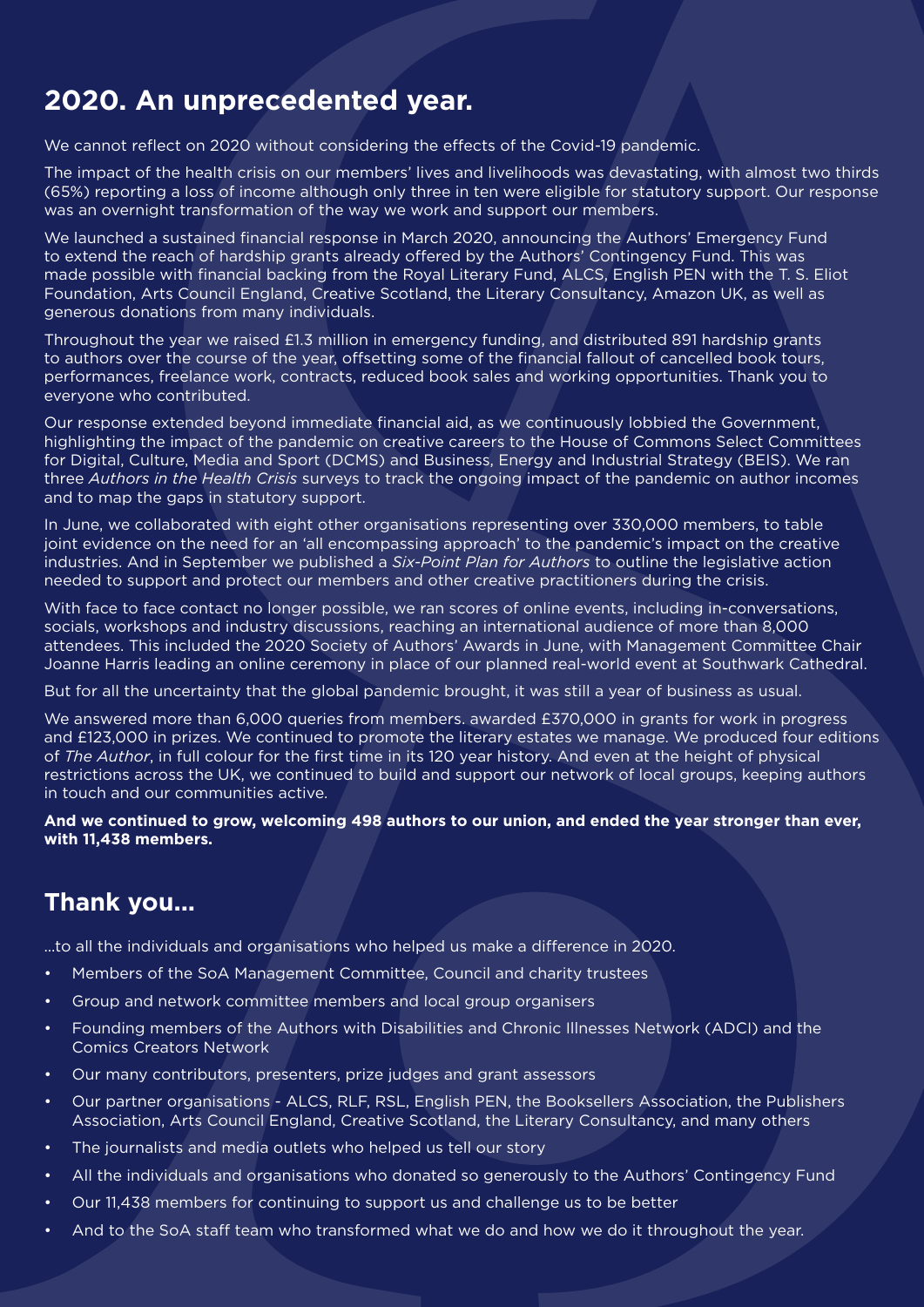# **THE SOCIETY OF AUTHORS' STATEMENT TO MEMBERS FOR THE PERIOD ENDED 31 DECEMBER 2020**

as required by section 32a of trade union and labour relations (consolidation) act 1992

## **INCOME AND EXPENDITURE**

The total income of the union for the period was £1,555,311. This amount included payments of £989,650 in respect of membership income of the union. The union's total expenditure for the period was £1,746,349.

## **POLITICAL FUND**

In respect of the union's political fund, its total income was £0 and total expenditure was £0.

## **GENERAL SECRETARY SALARY AND OTHER BENEFITS**

The General Secretary of the union was paid £104,100 in respect of salary and £9,162 in respect of benefits (£7,763 in pension contributions and £1,399 in medical insurance).

## **IRREGULARITY STATEMENT**

A member who is concerned that some irregularity may be occurring, or have occurred, in the conduct of the financial affairs of the union may take steps with a view to investigating further, obtaining clarification and, if necessary, securing regularisation of that conduct.

The member may raise any such concern with such one or more of the following as it seems appropriate to raise it with: the officials of the union, the trustees of the property of the union, the auditor or auditors of the union, the Certification Officer (who is an independent officer appointed by the Secretary of State) and the police.

Where a member believes that the financial affairs of the union have been or are being conducted in breach of the law or in breach of the rules of the union and contemplates bringing civil proceedings against the union or responsible officials or trustees, he should consider obtaining independent legal advice.

## **AUDITOR'S REPORT**

The auditor's report for this period is included with the Financial Report that follows.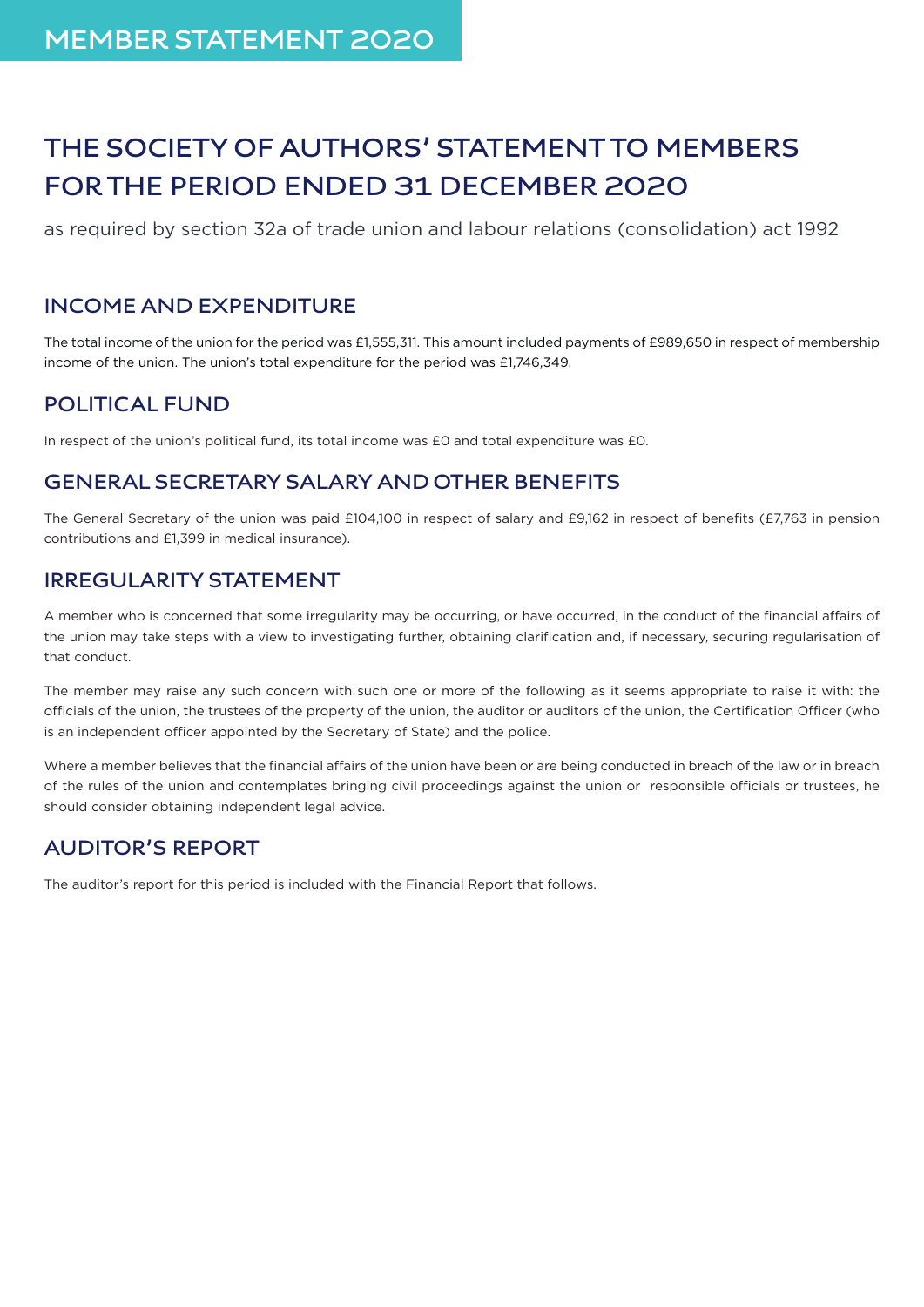The directors present their report with the financial statements of the company for the year ended 31 December 2020.

## **PRINCIPAL ACTIVITY**

The principal activity of the company in the year under review was as the UK trade union for writers, illustrators and literary translators.

## **DIRECTORS**

The directors shown below have held office during the whole of the period from 1 January 2020 to the date of this report:

- J M S Harris
- P Womack
- S J Collett
- W Phoenix
- K Quarmby
- M H P Roberts
- V Fox O'Loughlin
- A M Longstaff
- S P Cann

Other changes in directors holding office are as follows:

- D C P Donachie resigned 19 November 2020
- F Dennis resigned 19 November 2020
- M Hoffman resigned 19 November 2020
- D Koomson appointed 19 November 2020
- A Rooney appointed 19 November 2020
- M E Skea appointed 19 November 2020

## **STATEMENT OF DIRECTORS' RESPONSIBILITIES**

The directors are responsible for preparing the Report of the Directors and the financial statements in accordance with applicable law and regulations.

Company law requires the directors to prepare financial statements for each financial year. Under that law the directors have elected to prepare the financial statements in accordance with United Kingdom Generally Accepted Accounting Practice (United Kingdom Accounting Standards and applicable law). Under company law the directors must not approve the financial statements unless they are satisfied that they give a true and fair view of the state of affairs of the company and of the profit or loss of the company for that period. In preparing these financial statements, the directors are required to:

- select suitable accounting policies and then apply them consistently;
- make judgements and accounting estimates that are reasonable and prudent;

The directors are responsible for keeping adequate accounting records that are sufficient to show and explain the company's transactions and disclose with reasonable accuracy at any time the financial position of the company and enable them to ensure that the financial statements comply with the Companies Act 2006. They are also responsible for safeguarding the assets of the company and hence for taking reasonable steps for the prevention and detection of fraud and other irregularities.

## **STATEMENT AS TO DISCLOSURE OF INFORMATION TO AUDITORS**

So far as the directors are aware, there is no relevant audit information (as defined by Section 418 of the Companies Act 2006) of which the company's auditors are unaware, and each director has taken all the steps that he or she ought to have taken as a director in order to make himself or herself aware of any relevant audit information and to establish that the company's auditors are aware of that information.

## **AUDITORS**

The auditors, Knox Cropper LLP, will be proposed for reappointment at the forthcoming Annual General Meeting.

This report has been prepared in accordance with the provisions of Part 15 of the Companies Act 2006 relating to small companies.

Approved by the board of directors on 27 May 2021 and signed on their behalf:

**J M S Harris - Director Date: 1 June 2021**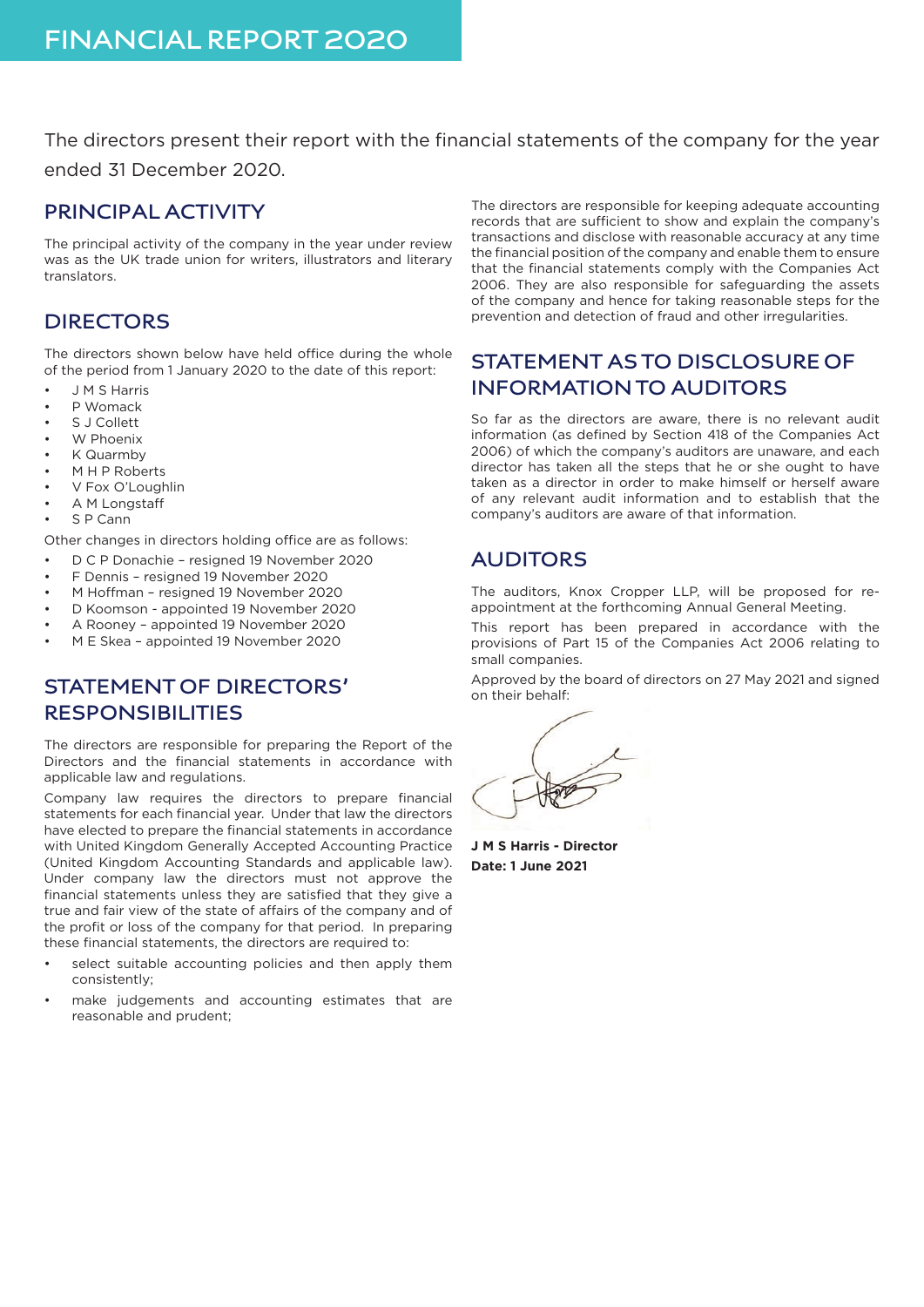## **REPORT OF THE INDEPENDENT AUDITORS TO THE MEMBERS OF THE SOCIETY OF AUTHORS**

We have audited the financial statements of The Society of Authors (the 'company') for the year ended 31 December 2020 which comprise the Income Statement, Balance Sheet and Notes to the Financial Statements, including a summary of significant accounting policies. The financial reporting framework that has been applied in their preparation is applicable law and United Kingdom Accounting Standards, including Financial Reporting Standard 102 'The Financial Reporting Standard applicable in the UK and Republic of Ireland' (United Kingdom Generally Accepted Accounting Practice).

In our opinion the financial statements:

- give a true and fair view of the state of the company's affairs as at 31 December 2020 and of its loss for the year then ended;
- have been properly prepared in accordance with United Kingdom Generally Accepted Accounting Practice;
- have been prepared in accordance with the requirements of the Companies Act 2006; and
- have been prepared in accordance with sections 28,32 and 36 of the Trade Union and Labour Relations (consolidation) Act 1992.

### **BASIS FOR OPINION**

We conducted our audit in accordance with International Standards on Auditing (UK) (ISAs (UK)) and applicable law. Our responsibilities under those standards are further described in the Auditors' responsibilities for the audit of the financial statements section of our report. We are independent of the company in accordance with the ethical requirements that are relevant to our audit of the financial statements in the UK, including the FRC's Ethical Standard, and we have fulfilled our other ethical responsibilities in accordance with these requirements. We believe that the audit evidence we have obtained is sufficient and appropriate to provide a basis for our opinion.

## **CONCLUSIONS RELATING TO GOING CONCERN**

In auditing the financial statements, we have concluded that the directors' use of the going concern basis of accounting in the preparation of the financial statements is appropriate.

Based on the work we have performed, we have not identified any material uncertainties relating to events or conditions that, individually or collectively, may cast significant doubt on the entity's ability to continue as a going concern for a period of at least twelve months from when the financial statements are authorised for issue.

Our responsibilities and the responsibilities of the directors with respect to going concern are described in the relevant sections of this report.

### **OTHER INFORMATION**

The other information comprises the information in the Report of the Directors, but does not include the financial statements and our Report of the Auditors thereon. The directors are responsible for the other information.

Our opinion on the financial statements does not cover the other information and, except to the extent otherwise explicitly stated in our report, we do not express any form of assurance conclusion thereon.

Our responsibility is to read the other information and, in doing so, consider whether the other information is materially inconsistent with the financial statements or our knowledge obtained in the course of the audit, or otherwise appears to be materially misstated. If we identify such material inconsistencies or apparent material misstatements, we are required to determine whether this gives rise to a material misstatement in the financial statements themselves. If, based on the work we have performed, we conclude that there is a material misstatement of this other information, we are required to report that fact. We have nothing to report in this regard.

## **OPINIONS ON OTHER MATTERS PRESCRIBED BY THE COMPANIES ACT 2006**

In our opinion, based on the work undertaken in the course of the audit:

- the information given in the Report of the Directors for the financial year for which the financial statements are prepared is consistent with the financial statements; and
- the Report of the Directors has been prepared in accordance with applicable legal requirements.

## **MATTERS ON WHICH WE ARE REQUIRED TO REPORT BY EXCEPTION**

In the light of the knowledge and understanding of the company and its environment obtained in the course of the audit, we have not identified material misstatements in the Report of the Directors.

We have nothing to report in respect of the following matters where the Companies Act 2006 requires us to report to you if. in our opinion:

- adequate accounting records have not been kept, or returns adequate for our audit have not been received from branches not visited by us; or
- the financial statements are not in agreement with the accounting records and returns; or
- certain disclosures of directors' remuneration specified by law are not made; or
- we have not received all the information and explanations we require for our audit; or
- the directors were not entitled to prepare the financial statements in accordance with the small companies regime and take advantage of the small companies' exemption from the requirement to prepare a Strategic Report or in preparing the Report of the Directors.

### **RESPONSIBILITIES OF DIRECTORS**

As explained more fully in the Statement of Directors' Responsibilities set out on the previous page, the directors are responsible for the preparation of the financial statements and for being satisfied that they give a true and fair view, and for such internal control as the directors determine necessary to enable the preparation of financial statements that are free from material misstatement, whether due to fraud or error.

In preparing the financial statements, the directors are responsible for assessing the company's ability to continue as a going concern, disclosing, as applicable, matters related to going concern and using the going concern basis of accounting unless the directors either intend to liquidate the company or to cease operations, or have no realistic alternative but to do so.

## **AUDITORS' RESPONSIBILITY FOR THE AUDIT OF THE FINANCIAL STATEMENTS**

Our objectives are to obtain reasonable assurance about whether the financial statements as a whole are free from material misstatement, whether due to fraud or error, and to issue a Report of the Auditors that includes our opinion. Reasonable assurance is a high level of assurance, but is not a guarantee that an audit conducted in accordance with ISAs (UK) will always detect a material misstatement when it exists. Misstatements can arise from fraud or error and are considered material if, individually or in the aggregate, they could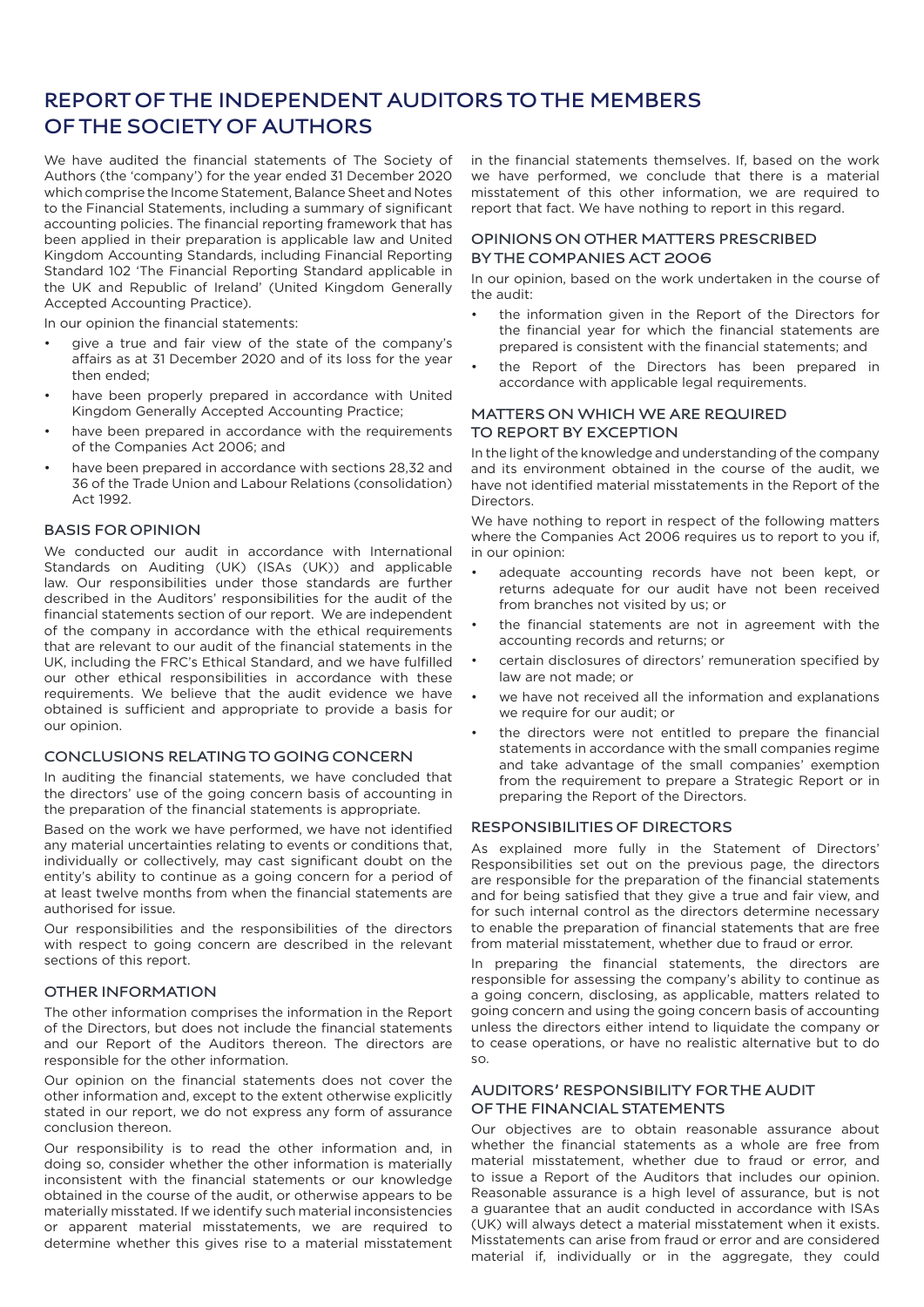reasonably be expected to influence the economic decisions of users taken on the basis of these financial statements.

Irregularities, including fraud, are instances of non-compliance with laws and regulations. We design procedures in line with our responsibilities, outlined above, to detect material misstatements in respect of irregularities, including fraud. The extent to which our procedures are capable of detecting irregularities, including fraud is detailed below

- We obtained an understanding of the legal and regulatory frameworks that are applicable to the Company and determined that the most significant are the Financial Reporting Standard 102 'The Financial Reporting Standard applicable in the UK and Republic of Ireland' (United Kingdom Generally Accepted Accounting Practice), the Companies Act 2006, and the Corporation Tax Act 2010.
- We understood how the Company is complying with those frameworks via communication with those charged with governance, together with the review of the Company's documented policies and procedures.
- We assessed the susceptibility of the Company's financial statements to material misstatement, including how fraud might occur by considering the key risks impacting the financial statements. These included risks associated with Revenue Recognition and Management override of Controls, which were discussed and agreed by the audit team.
- Our approach included the review of journal entries processed in the accounting records and the investigation of significant and unusual transactions identified from our review of the accounting records.
- Based on this understanding we designed our audit procedures to identify non-compliance with such laws and regulations. Our procedures involved review of the reporting to the directors with respect to the application of the documented policies and procedures and review of the financial statements to ensure compliance with the reporting requirements of the Company.

A further description of our responsibilities for the audit of the financial statements is located on the Financial Reporting Council's website at www.frc.org.uk/auditorsresponsibilities. This description forms part of our Report of the Auditors.

### **USE OF OUR REPORT**

This report is made solely to the company's members, as a body, in accordance with Chapter 3 of Part 16 of the Companies Act 2006. Our audit work has been undertaken so that we might state to the company's members those matters we are required to state to them in a Report of the Auditors and for no other purpose. To the fullest extent permitted by law, we do not accept or assume responsibility to anyone other than the company and the company's members as a body, for our audit work, for this report, or for the opinions we have formed.

knox Cropper Lip

**Simon Goodridge (Senior Statutory Auditor) for and on behalf of Knox Cropper LLP 65 Leadenhall Street London EC3A 2AD Date: 1 June 2021**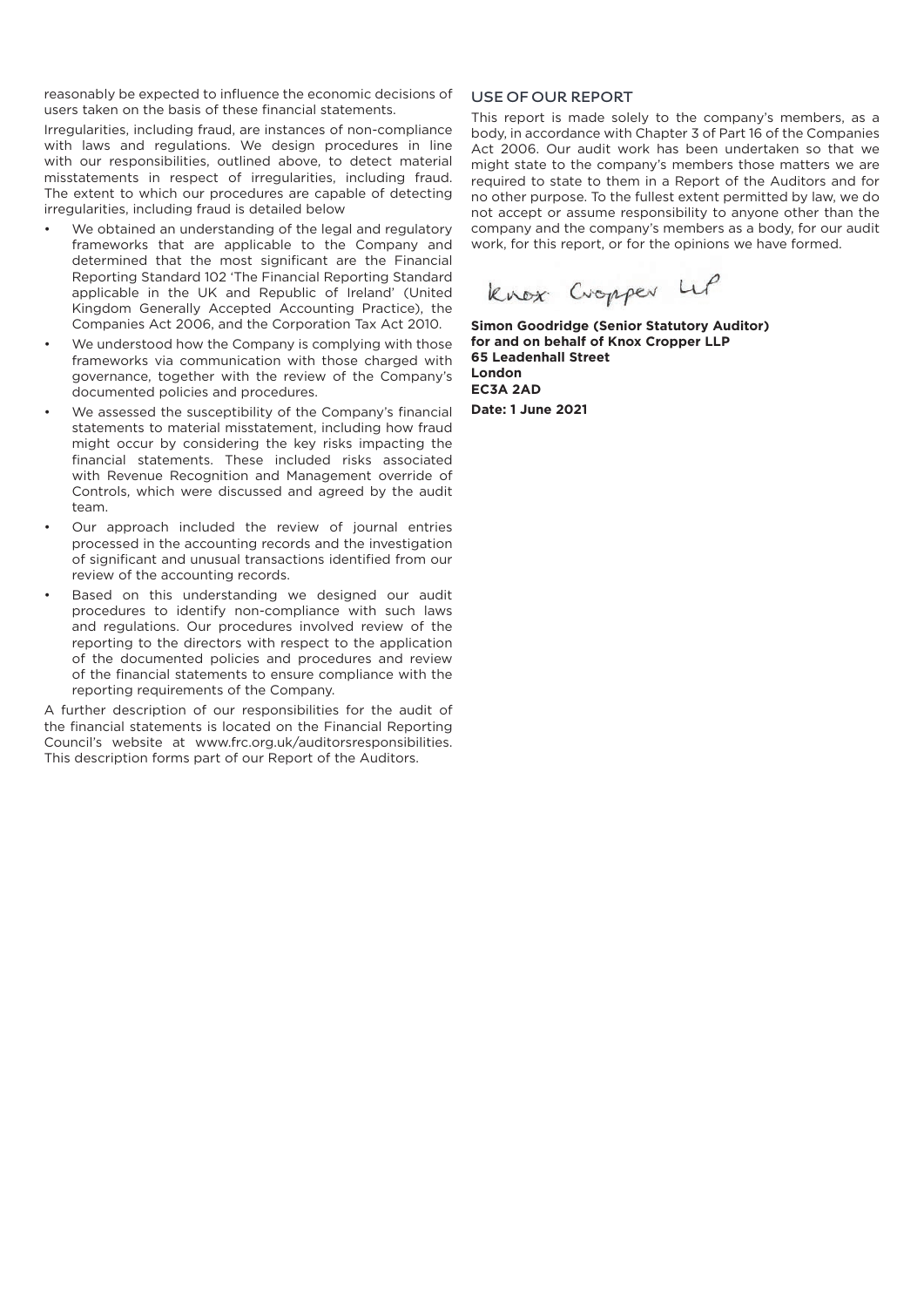## **INCOME STATEMENT FOR THE YEAR ENDED 31 DECEMBER 2020**

|                                                       | <b>Notes</b>   | 2020<br>£  | 2019<br>£ |
|-------------------------------------------------------|----------------|------------|-----------|
| <b>INCOME</b>                                         |                |            |           |
| Operating Income                                      |                | 1,241,751  | 1,274,037 |
| Investment and Rental Income                          |                | 113.624    | 96.102    |
| Donations and Legacies                                |                | 80         | 7.095     |
| Grant from the Foundation Fund                        |                | 82         | 304,169   |
| Other Grant and Project Income                        |                | 15.000     | 15,000    |
| Total Income                                          |                | 1,370,537  | 1,696,403 |
| <b>EXPENDITURE</b>                                    |                |            |           |
| <b>Operating Expenditure</b>                          |                | 1,710,228  | 1,768,620 |
| <b>Operating Loss</b>                                 | $\overline{4}$ | (339, 691) | (72, 217) |
| Gain/(Loss) on Investments                            |                | 184.774    | 229.771   |
| (Loss)/Profit on sale of Tangible<br>fixed assets     |                |            | (42, 950) |
| Interest payable and similar<br>charges               |                |            | (26, 135) |
| <b>Profit/(Loss) before Taxation</b>                  |                | (154, 917) | 88.469    |
| Tax on Profit/(Loss)                                  | 5              | 36,121     | 46.409    |
| <b>PROFIT/(LOSS) FOR THE</b><br><b>FINANCIAL YEAR</b> |                | (191, 038) | 42,060    |
|                                                       |                |            |           |

The financial statements have been prepared in accordance with the provisions applicable to companies subject to the small companies regime.

The financial statements were approved by the Board of Directors on 27 May 2021 and were signed on its behalf by:

**J M S Harris - Director Date: 1 June 2021**

## **BALANCE SHEET 31 DECEMBER 2020**

|                                                                              | <b>Notes</b> | 2020<br>£          |                                     | 2019<br>£          |                                     |
|------------------------------------------------------------------------------|--------------|--------------------|-------------------------------------|--------------------|-------------------------------------|
| <b>FIXED ASSETS</b><br>Tangible assets<br>Investments<br>Investment property | 6<br>7<br>9  |                    | 5,231,289<br>2,340,148<br>2,446,548 |                    | 5,889,453<br>2,167,523<br>1,913,985 |
| <b>CURRENT ASSETS</b><br>Debtors<br>Cash in hand                             | 10           | 103,541<br>512,615 | 10,017,985                          | 100,421<br>691,857 | 9,970,961                           |
| <b>CREDITORS</b><br>Amounts falling due                                      |              | 616,156            |                                     | 792,278            |                                     |
| within one year<br><b>NET CURRENT</b>                                        | 11           | 764,162            |                                     | 738,343            |                                     |
| <b>ASSETS</b>                                                                |              |                    | (148,006)                           |                    | 53,935                              |
| <b>TOTAL ASSETS</b><br><b>LESS CURRENT</b><br><b>LIABILITIES</b>             |              |                    | 9,869,979                           |                    | 10,024,896                          |
| <b>PROVISIONS FOR</b><br><b>LIABILITIES</b>                                  | 13           |                    | 246,767                             |                    | 210,646                             |
| <b>NET ASSETS</b>                                                            |              |                    | 9,623,212                           |                    | 9,814,250                           |
| <b>CAPITAL AND</b><br><b>RESERVES</b>                                        |              |                    |                                     |                    |                                     |
| Called up share<br>capital                                                   |              |                    | 72                                  |                    | 72                                  |
| Retained earnings                                                            | 14           |                    | 9,623,140                           |                    | 9,814,178                           |
|                                                                              |              |                    | 9,623,212                           |                    | 9,814,250                           |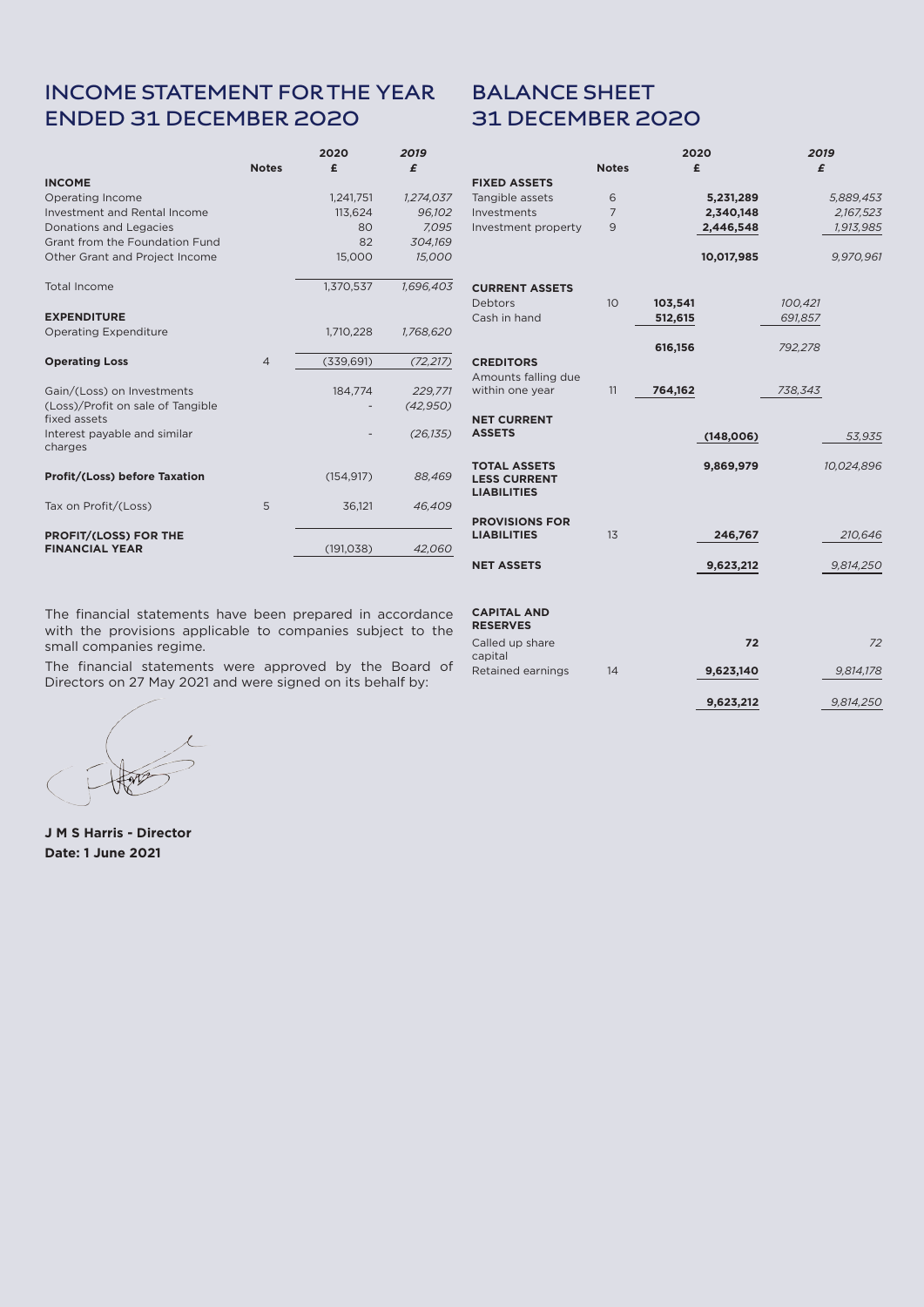## **NOTES TO THE FINANCIAL STATEMENTS FOR Y/E 31 DECEMBER 2020**

### **1.STATUTORY INFORMATION**

The Society of Authors is a private company, limited by shares, registered in England and Wales. The company's registered number and registered office address can be found on the back page.

### **2. ACCOUNTING POLICIES**

#### **Basis of preparing the financial statements**

These financial statements have been prepared in accordance with the provisions of Section 1A "Small Entities" of Financial Reporting Standard 102 "The Financial Reporting Standard applicable in the UK and Republic of Ireland" and the Companies Act 2006. The financial statements have been prepared under the historical cost convention as modified by the revaluation of certain assets.

#### **Consolidation**

The company is a parent company subject to the small companies regime. The company and its subsidiary trust comprise a small group. The company is therefore not required to and has not chosen to prepare group accounts.

#### **Going concern**

The directors have assessed whether the use of the going concern basis is appropriate and have considered possible events or conditions that might cast significant doubt on the ability of the company to continue as a going concern. In forming this opinion, they have considered the impact of the COVID-19 pandemic on both its income and expenditure for at least a period of twelve months from the date of approval of these financial statements.

The directors have concluded that there is a reasonable expectation that the company has adequate resources to continue in operational existence for the foreseeable future. The company therefore continues to adopt the going concern basis in preparing its financial statements.

#### **Income**

Income is measured at the fair value of the consideration received or receivable, excluding discounts, rebates, value added tax and other sales taxes.

Members' subscriptions are annual payments due at varying dates throughout the year. The amount of subscriptions applicable to any period after the year end is treated as prepaid by the Society and is included in creditors shown in the notes. Other income is also included on the basis of amounts receivable in the year.

#### **Tangible fixed assets**

Depreciation is provided at the following annual rates in order to write off each asset over its estimated useful life.

| $\bullet$ | Freehold buildings  | $-2\%$ on cost |
|-----------|---------------------|----------------|
| $\bullet$ | Plant and machinery | - 5% on cost   |
| $\bullet$ | Office improvements | - 10% on cost  |

- Fixtures, fittings and IT equipment 20% to 33% on cost
- Freehold land is not depreciated.

#### **Investments**

Quoted investments are stated at market value. Any gains or losses on revaluation are recognised in profit or loss.

#### **Investment property**

Investment property is shown at valuation. The directors' valuation of the investment property is estimated based on the proportion of 24 Bedford Row let to third parties and an estimate of the proportion of the purchase and refurbishment costs relating to those elements of the building. Any aggregate surplus or deficit arising from changes in fair value is recognised in profit or loss.

#### **Taxation**

Taxation for the year comprises current and deferred tax. Tax is recognised in the Income Statement, except to the extent that it relates to items recognised in other comprehensive income or directly in equity.

Current or deferred taxation assets and liabilities are not discounted.

Current tax is recognised at the amount of tax payable using the tax rates and laws that have been enacted or substantively enacted by the balance sheet date.

#### **Deferred tax**

Deferred tax is recognised in respect of all timing differences that have originated but not reversed at the balance sheet date.

Timing differences arise from the inclusion of income and expenses in tax assessments in periods different from those in which they are recognised in financial statements. Deferred tax is measured using tax rates and laws that have been enacted or substantively enacted by the year end and that are expected to apply to the reversal of the timing difference.

Unrelieved tax losses and other deferred tax assets are recognised only to the extent that it is probable that they will be recovered against the reversal

of deferred tax liabilities or other future taxable profits.

#### **Pension costs and other post-retirement benefits**

The company operates a defined contribution pension scheme. Contributions payable to the company's pension scheme are charged to profit or loss in the period to which they relate.

## **3. EMPLOYEES AND DIRECTORS**

The average number of employees during the year was 26 (2019 - 25).

## **4. OPERATING PROFIT / (LOSS)**

The operating loss is stated after charging:

|                             | 2020    | 2019    |  |
|-----------------------------|---------|---------|--|
|                             |         |         |  |
| Depreciation - owned assets | 172.735 | 103.870 |  |
| Auditors' remuneration      | 8.900   | 6.300   |  |
| Lease costs                 | 17.488  | 18.076  |  |

### **5. TAXATION**

The tax (credit)/charge on the profit for the year was as follows:

|                    | 2020           | 2019    |
|--------------------|----------------|---------|
|                    |                |         |
| UK corporation tax | $\blacksquare$ | (8.408) |
| Deferred tax       | 36.121         | 54.817  |
| Tax on profit      | 36.121         | 46.409  |
|                    |                |         |

## **6. TANGIBLE FIXED ASSETS**

|                        | <b>Land and</b> | Fixtures,<br>fittings & IT |            |
|------------------------|-----------------|----------------------------|------------|
|                        | buildings       | Equipment                  | Total      |
| <b>COST</b>            | £               | £                          | £          |
| At 1 January 2020      | 5,912,205       | 81,118                     | 5,993,323  |
| <b>Additions</b>       | 32,748          | 14,386                     | 47,134     |
| Transfers (see below)  | (532, 563)      |                            | (532, 563) |
| At 31 December 2020    | 5,412,390       | 95,504                     | 5,507,894  |
| <b>DEPRECIATION</b>    |                 |                            |            |
| At 1 January 2020      | 81,185          | 22,685                     | 103,870    |
| Charge for year        | 158,439         | 28,148                     | 186,587    |
| Write back on Transfer | (13, 852)       |                            | (13, 852)  |
| At 31 December 2020    | 225,772         | 50,833                     | 276,605    |
| <b>NET BOOK VALUE</b>  |                 |                            |            |
| At 31 December 2020    | 5,186,618       | 44,671                     | 5,231,289  |
| At 31 December 2019    | 5,831,020       | 58,433                     | 5,889,453  |
|                        |                 |                            |            |

Land and Buildings comprise Freehold Land & Buildings. Components of the redeveloped freehold property relating to the office improvements and plant & machinery are depreciated at the rates set out in the accounting policies.

With effect from July 2020 the company granted a lease on part of the basement of 24 Bedford Row. As a consequence, that element of the property has been reclassified as an investment property, and part of the property's cost transferred to investment property.

### **7. FIXED ASSET INVESTMENTS**

|                                           | 2020<br>£ | 2019<br>£ |
|-------------------------------------------|-----------|-----------|
| <b>COST OR VALUATION</b>                  |           |           |
| Investment portfolio<br>At 1 January 2020 | 2,161,416 | 1.435.870 |
| Additions                                 |           | 498.000   |
| <b>Disposals</b>                          | (12,000)  |           |
| Revaluation                               | 184.774   | 227.546   |
| At 31 December 2020                       | 2,334,190 | 2.161.416 |
| Cash held by investment managers          | 5,958     | 6,107     |
| <b>TOTAL</b>                              | 2,340,148 | 2,167,523 |
|                                           |           |           |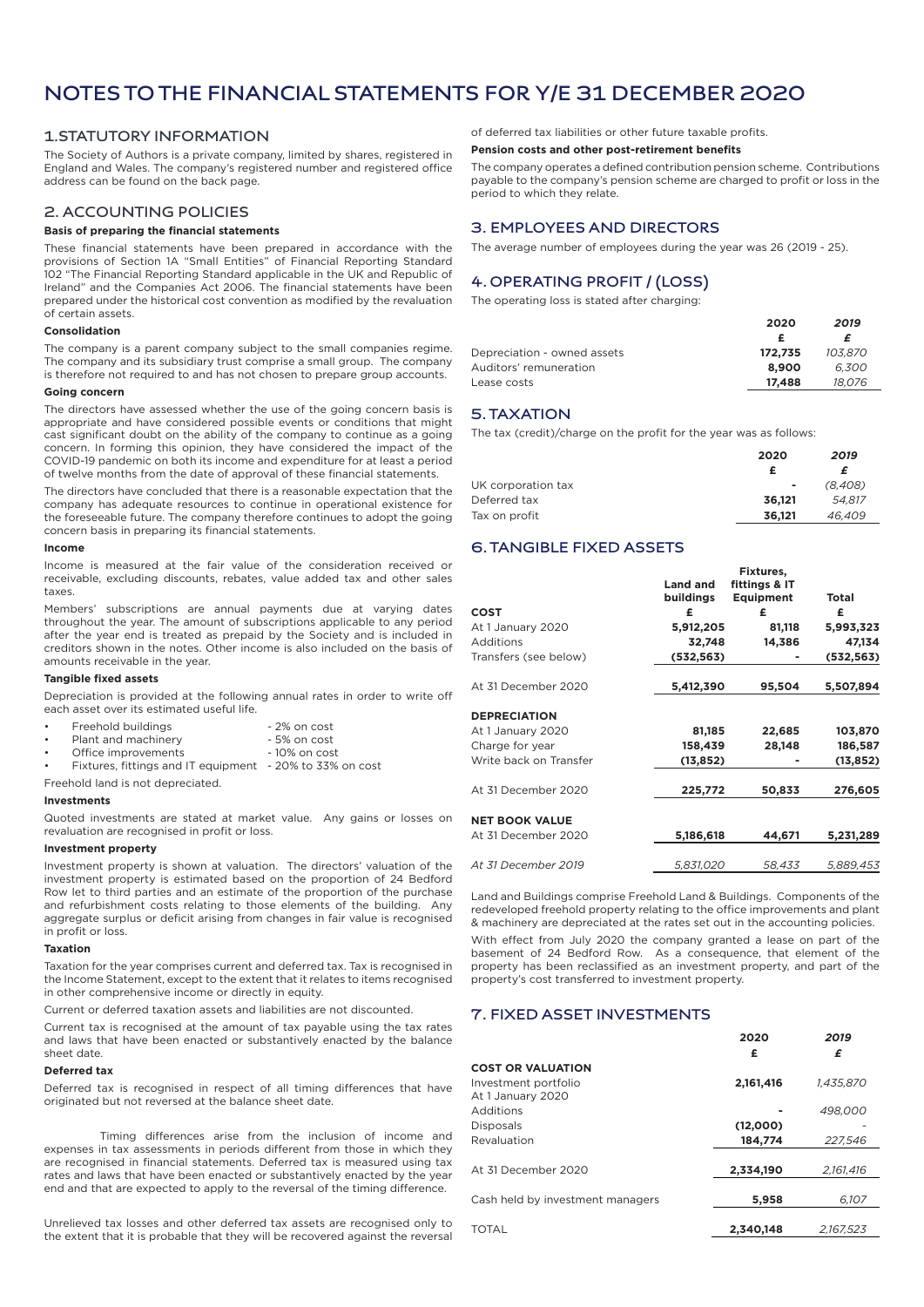### **8. THE FOUNDATION FUND**

The Society is the sole trustee of a non-charitable trust, known as The Foundation Fund, which was established to support the Society. The trust is controlled by the company. The company and trust together make up a small group and so there is no requirement to prepare consolidated accounts.

At the year end the total net assets held by the trust amounted to £269,585 (2019 - £238,536). The trust's net income for the year was £31,049 (2019 - £253,126 net expenditure).

## **9. INVESTMENT PROPERTY**

|                          | 2020      |
|--------------------------|-----------|
|                          | £         |
| <b>COST OR VALUATION</b> |           |
| At 1 January 2020        | 1,913,985 |
| Additions                | 532,563   |
|                          |           |
| At 31 December 2020      | 2,446,548 |
|                          |           |

### **10. DEBTORS: AMOUNTS FALLING DUE WITHIN ONE YEAR**

|                                                 | 2020<br>£        | 2019<br>£        |
|-------------------------------------------------|------------------|------------------|
| Prepayments and accrued income<br>Other debtors | 59.359<br>44.182 | 46,488<br>53.933 |
|                                                 | 103.541          | 100.421          |

## **11. CREDITORS: AMOUNTS FALLING DUE WITHIN ONE YEAR**

|                                     | 2020<br>£ | 2019<br>£ |
|-------------------------------------|-----------|-----------|
| Bank loans and overdrafts           |           |           |
| Taxation and social security        | 34.835    | 29.713    |
| Other creditors                     | 203.895   | 233.552   |
| Membership fees received in advance | 477,727   | 440.328   |
| Deferred income                     | 47,705    | 34.750    |
|                                     | 764.162   | 738.343   |
|                                     |           |           |

## **12. LEASING AGREEMENTS**

Minimum lease payments under non-cancellable operating leases fall due as follows:

|                            | 2020                     | 2019   |
|----------------------------|--------------------------|--------|
|                            |                          |        |
| Within one year            | 4,666                    | 18,453 |
| Between one and five years | $\overline{\phantom{0}}$ | 2.931  |
|                            |                          |        |
|                            | 4,666                    | 21.384 |

## **13. PROVISIONS FOR LIABILITIES**

|                                                  | 2020    | 2019                                    |
|--------------------------------------------------|---------|-----------------------------------------|
|                                                  | £       | £                                       |
| Deferred tax                                     | 246,767 | 210,646                                 |
|                                                  |         | <b>Deferred</b><br>tax<br>£             |
| Balance at 1 January 2020<br>Profit for the year |         | 210,646<br>36,121                       |
| Balance at 31 December 2020                      |         | 246,767                                 |
| <b>14. RESERVES</b>                              |         |                                         |
|                                                  |         | <b>Retained</b><br><b>Earnings</b><br>£ |
| At 1 January 2020                                |         | 9,814,178                               |

## **14. RELATED PARTY DISCLOSURES**

The Society of Authors is trustee for a number of charitable trusts for which it carries out management services. A management fee is charged which in 2020 amounted to £127,785 (2019 : £121,700).

Profit for the financial year **(191,038)** At 31 December 2020 **9,623,140**

Margaret Skea, a member of the Management committee of the Society, was a recipient of a grant of £1,500 (2019: £nil) in the year from The Authors' Contingency Fund, one of the charitable trusts of which the Society is a Trustee. The grant application was made as part of the Authors Emergency Fund and was considered at arms length as part of the usual grant assessment process.

The Society is also trustee of a non-charitable trust, the purpose of which is to support the Society. The Society received grants totalling £82 from the Trust in 2020 (2019 : £304,169).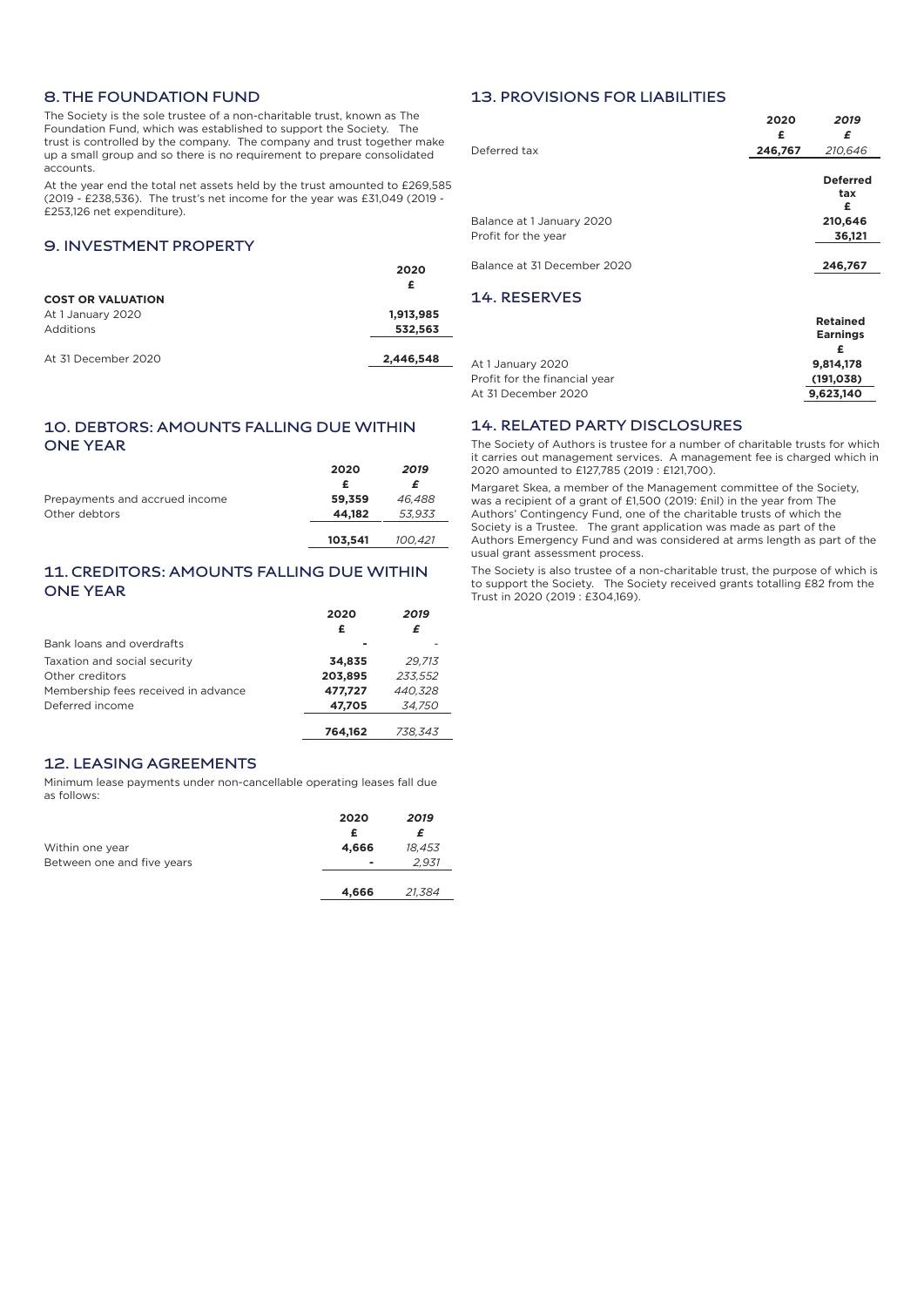## **PROFIT AND LOSS ACCOUNT FOR THE YEAR ENDED 31 DECEMBER 2020**

|                                            | 2020    |                      | 2019      |                      |
|--------------------------------------------|---------|----------------------|-----------|----------------------|
|                                            | £       | £                    | £         | £                    |
| <b>INCOME</b>                              |         |                      |           |                      |
| Members' Annual                            |         |                      |           |                      |
| Subscriptions                              | 989,650 |                      | 976,816   |                      |
| <b>Commissions on Royalties</b>            | 43,195  |                      | 79,062    |                      |
| Royalty Income                             | 41,535  |                      | 40.247    |                      |
| <b>Management Fees</b>                     | 164,681 |                      | 177,913   |                      |
| <b>Donations and Legacies</b>              | 80      |                      | 7,095     |                      |
| Grants from the Foundation                 |         |                      |           |                      |
| Fund                                       | 82      |                      | 304,169   |                      |
| Other Grants and Project                   |         |                      |           |                      |
| Income                                     | 15,000  |                      | 15,000    |                      |
| Other income                               | 2,690   |                      |           |                      |
| Net Rents Received                         | 66,022  |                      | 49.962    |                      |
| Investment Income                          | 47,602  |                      | 46,139    |                      |
|                                            |         | 1,370,537            |           | 1,696,403            |
|                                            |         |                      |           |                      |
| <b>OTHER INCOME</b>                        |         |                      |           |                      |
| Profit/(loss) on investments               | 184,774 |                      | 229,771   |                      |
| Profit on sale of tangible<br>fixed assets |         |                      |           |                      |
|                                            |         |                      | (42, 950) |                      |
|                                            |         | 184,774<br>1,555,311 |           | 186,821<br>1,883,224 |
|                                            |         |                      |           |                      |
| <b>EXPENDITURE</b>                         |         |                      |           |                      |
| <b>Salaries</b>                            | 924,095 |                      | 902,022   |                      |
| National Insurance                         | 91,224  |                      | 93,848    |                      |
| <b>Pension Contributions</b>               | 54,367  |                      | 73,275    |                      |
| <b>Employee Benefits</b>                   | 21,829  |                      | 22,967    |                      |
| Postage and Communications                 | 26,699  |                      | 29,630    |                      |
| Printing and Stationery                    | 4,973   |                      | 18,827    |                      |
| Advertising and Marketing                  | 549     |                      | 6,150     |                      |
| <b>Travelling and Entertaining</b>         | 2,303   |                      | 11,154    |                      |
| <b>Publications and Guides</b>             | 84,160  |                      | 81,634    |                      |
| Rates and Insurance                        | 53,820  |                      | 55,642    |                      |
|                                            |         |                      |           |                      |

|                                | 2020    |            | 2019    |           |
|--------------------------------|---------|------------|---------|-----------|
|                                | £       | £          | £       | £         |
| <b>EXPENDITURE (CONT.)</b>     |         |            |         |           |
| Cleaning, Heating and          |         |            |         |           |
| Lighting                       | 13,367  |            | 24.469  |           |
| Repairs and renewals           | 42,101  |            | 33.237  |           |
| Books, Papers and              |         |            |         |           |
| Subscriptions                  | 1,827   |            | 4,680   |           |
| Insurance for members          |         |            | 764     |           |
| Events & AGM net of income     | 14,953  |            | 19.394  |           |
| <b>Group Activities</b>        | 10,826  |            | 24,531  |           |
| Moving expenses                |         |            | 24.822  |           |
| Computer and IT costs          | 81,721  |            | 75.779  |           |
| <b>Sundry Expenses</b>         | 4,087   |            | 7,018   |           |
| <b>Training Costs</b>          | 2,565   |            | 6,212   |           |
| <b>Affiliation Fees</b>        | 7,270   |            | 5.339   |           |
| <b>Investment Manager Fees</b> | 17,112  |            | 12,191  |           |
| <b>Professional Fees</b>       | 24,890  |            | 25,902  |           |
| Royalty accountants            | 17,880  |            | 16,493  |           |
| Irrecoverable VAT              | 22,691  |            | 75.791  |           |
| Auditors' Remuneration         | 8,900   |            | 6,300   |           |
| Depreciation of Tangible       |         |            |         |           |
| <b>Fixed Assets</b>            | 172,736 |            | 103,870 |           |
|                                |         | 1,706,945  |         | 1,761,941 |
|                                |         | (151, 634) |         | 121,283   |
|                                |         |            |         |           |
| <b>FINANCE COSTS</b>           |         |            |         |           |
| <b>Bank Charges</b>            | 3,283   |            | 6.679   |           |
| Bank Loan Interest             |         |            | 26,135  |           |
|                                |         |            |         |           |
|                                |         | 3,283      |         | 32,814    |
| <b>NET PROFIT/(LOSS)</b>       |         |            |         | 88,469    |
|                                |         | (154, 917) |         |           |